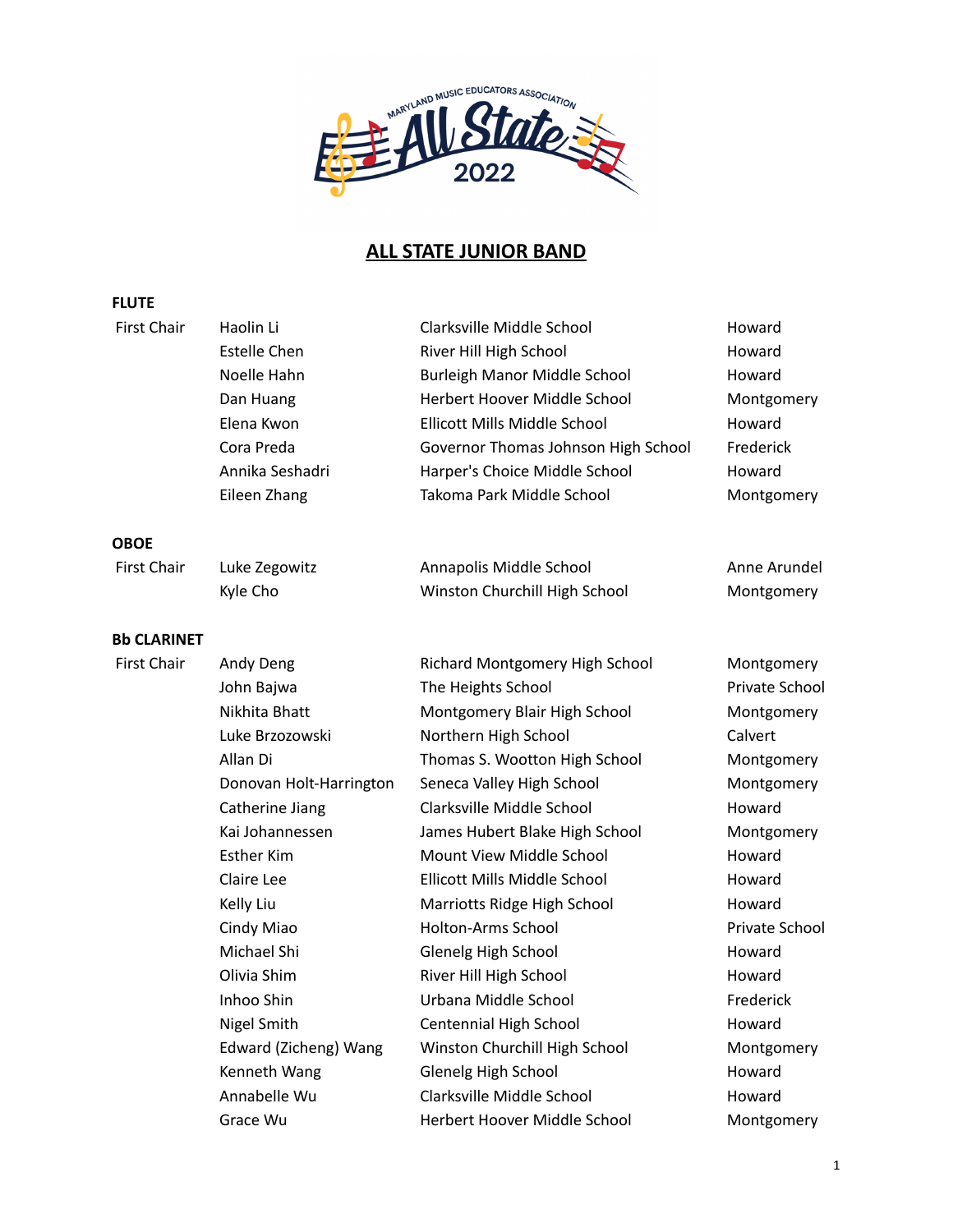|                                             | Matthew Xu<br>Samuel Yoon<br>Andrew Zhang<br>Helen Zhu | Thomas S. Wootton High School<br>Glenelg High School<br>Burleigh Manor Middle School<br>Burleigh Manor Middle School | Montgomery<br>Howard<br>Howard<br>Howard |
|---------------------------------------------|--------------------------------------------------------|----------------------------------------------------------------------------------------------------------------------|------------------------------------------|
| <b>BASS CLARINET</b>                        |                                                        |                                                                                                                      |                                          |
| <b>First Chair</b>                          | Sophie Zheng                                           | Cabin John Middle School                                                                                             | Montgomery                               |
|                                             | Allison Naydan                                         | Perry Hall High School                                                                                               | Baltimore                                |
|                                             | Kendall Sprague                                        | Winston Churchill High School                                                                                        | Montgomery                               |
|                                             | Leilani Stewart                                        | Mayfield Woods Middle School                                                                                         | Howard                                   |
| <b>BASSOON</b>                              |                                                        |                                                                                                                      |                                          |
| <b>First Chair</b>                          | Samuel Lee                                             | Murray Hill Middle School                                                                                            | Howard                                   |
|                                             | Juliana Lee                                            | Northwest High School                                                                                                | Montgomery                               |
|                                             | Daniel Oh                                              | Clarksville Middle School                                                                                            | Howard                                   |
|                                             | Hayden Zhang                                           | Burleigh Manor Middle School                                                                                         | Howard                                   |
|                                             |                                                        |                                                                                                                      |                                          |
| <b>ALTO SAXOPHONE</b><br><b>First Chair</b> | Adam Dubelman                                          | Richard Montgomery High School                                                                                       | Montgomery                               |
|                                             | Michael Jiang                                          | Winston Churchill High School                                                                                        | Montgomery                               |
|                                             | Daniel Lee                                             | Winston Churchill High School                                                                                        | Montgomery                               |
|                                             | Mark Li                                                | Patapsco Middle School                                                                                               | Howard                                   |
|                                             |                                                        |                                                                                                                      |                                          |
| <b>TENOR SAXOPHONE</b>                      |                                                        |                                                                                                                      |                                          |
| <b>First Chair</b>                          | Tyler Wu                                               | Marriotts Ridge High School                                                                                          | Howard                                   |
| <b>TRUMPET</b>                              |                                                        |                                                                                                                      |                                          |
| <b>First Chair</b>                          | Daniel Jo                                              | Roberto W. Clemente Middle School                                                                                    | Montgomery                               |
|                                             | Norah Cheung                                           | Centennial High School                                                                                               | Howard                                   |
|                                             | William Gentle                                         | Towson High School                                                                                                   | Baltimore                                |
|                                             | Sophie Huang                                           | Thomas S. Wootton High School                                                                                        | Montgomery                               |
|                                             | Aidan Hwang                                            | Glenelg High School                                                                                                  | Howard                                   |
|                                             | Gimoon Kang                                            | Cabin John Middle School                                                                                             | Montgomery                               |
|                                             | Aiden Kwon                                             | Atholton High School                                                                                                 | Howard                                   |
|                                             | Benjamin Lee                                           | Marriotts Ridge High School                                                                                          | Howard                                   |
|                                             | Ameya Moghekar                                         | Folly Quarter Middle School                                                                                          | Howard                                   |
|                                             | Julian Patterson                                       | Marriotts Ridge High School                                                                                          | Howard                                   |
|                                             | <b>Timothy Wang</b>                                    | Clarksville Middle School                                                                                            | Howard                                   |
|                                             | <b>Issac Won</b>                                       | Cabin John Middle School                                                                                             | Montgomery                               |
| <b>FRENCH HORN</b>                          |                                                        |                                                                                                                      |                                          |
|                                             | Co-First Chair Evan Klepper                            | Charles E. Smith Jewish Day School                                                                                   | Private School                           |
|                                             | Co-First Chair Ebenezer Zeleke                         | Winston Churchill High School                                                                                        | Montgomery                               |
|                                             | Ehren Casto                                            | Atholton High School                                                                                                 | Howard                                   |
|                                             | Joscelin Davisson                                      | <b>Broadneck High School</b>                                                                                         | Anne Arundel                             |
|                                             | Miles Hoff                                             | Westminster West Middle School                                                                                       | Carroll                                  |

2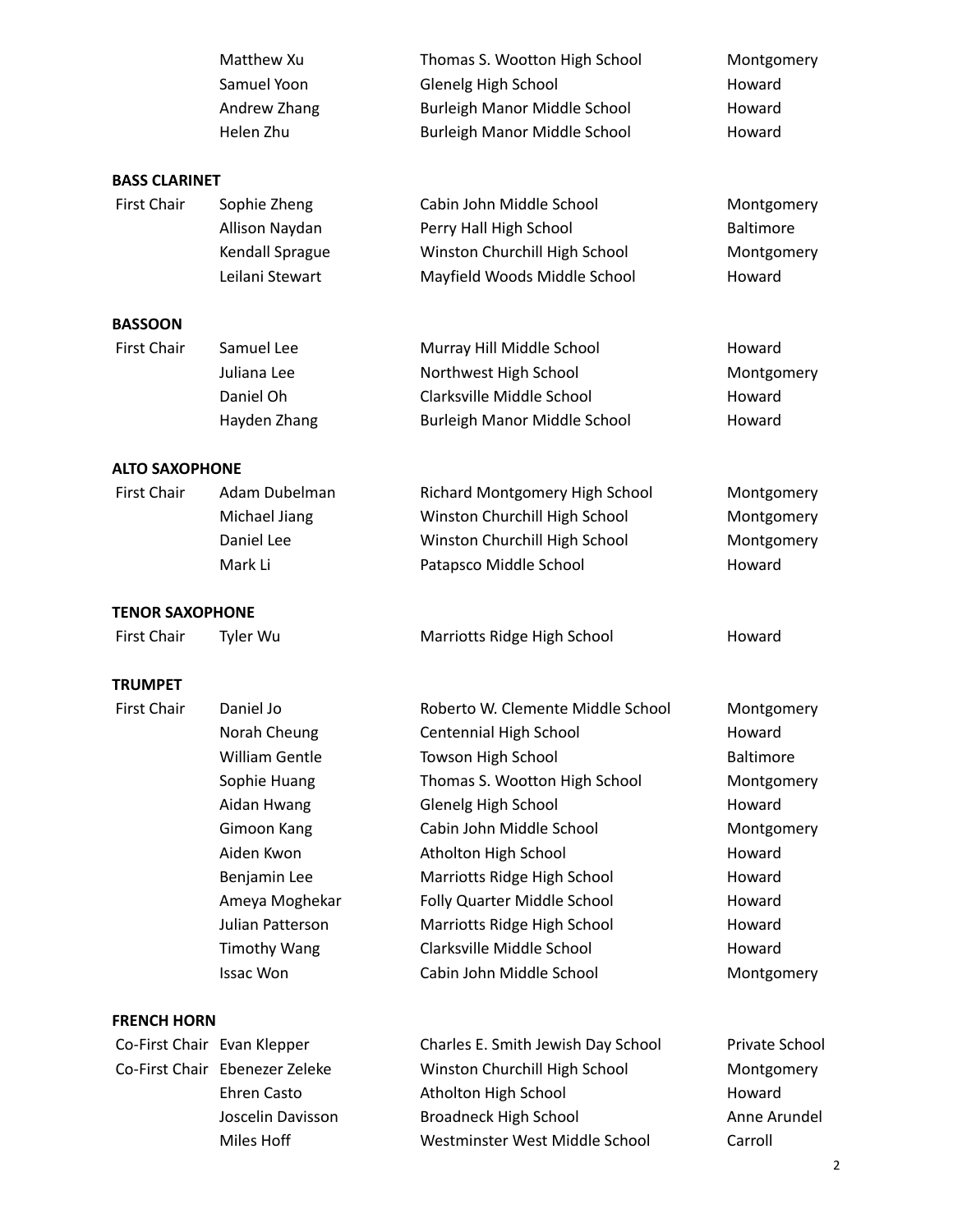|                    | Carissa Hyun          | Hammond Middle School         | Howard     |
|--------------------|-----------------------|-------------------------------|------------|
|                    | Prakhar Thapliyal     | Marriotts Ridge High School   | Howard     |
|                    | Sky Yuzuki            | Cabin John Middle School      | Montgomery |
| <b>TROMBONE</b>    |                       |                               |            |
| <b>First Chair</b> | <b>Martin Meister</b> | Centennial High School        | Howard     |
|                    | Collin Berman         | Thomas S. Wootton High School | Montgomery |
|                    | Danny Guy             | Burleigh Manor Middle School  | Howard     |
|                    | Joseph Hwang          | Clarksville Middle School     | Howard     |
|                    | Abhishek Kolli        | Mount Hebron High School      | Howard     |
|                    | Matthew Shoykhet      | Thomas S. Wootton High School | Montgomery |
|                    | Andrew Zhang          | Marriotts Ridge High School   | Howard     |
|                    | Evan Zhang            | Herbert Hoover Middle School  | Montgomery |
|                    | Emily Zhu             | Winston Churchill High School | Montgomery |
| <b>EUPHONIUM</b>   |                       |                               |            |
| <b>First Chair</b> | <b>Issac Liu</b>      | Clarksville Middle School     | Howard     |
|                    | Daksh Badri           | Thomas S. Wootton High School | Montgomery |
|                    | Isaiah DeLeonard      | La Plata High School          | Charles    |
|                    | Eli Krakower          | Folly Quarter Middle School   | Howard     |
| <b>TUBA</b>        |                       |                               |            |
| <b>First Chair</b> | Kevin Yue             | Centennial High School        | Howard     |
|                    | Louis-Félix Gauthier  | Wilde Lake High School        | Howard     |
|                    | <b>Ronald Nicol</b>   | Cabin John Middle School      | Montgomery |
|                    | Olivia Oconnor        | Cabin John Middle School      | Montgomery |
|                    | Justin Plunkett       | Dunloggin Middle School       | Howard     |
| <b>PERCUSSION</b>  |                       |                               |            |
| <b>First Chair</b> | Hannah Shiau          | Burleigh Manor Middle School  | Howard     |
|                    | Noelle Chun           | Mount View Middle School      | Howard     |
|                    | Rishab Jain           | River Hill High School        | Howard     |
|                    | Joyce Kung            | Cabin John Middle School      | Montgomery |
|                    | <b>Avery Miller</b>   | Clarksburg High School        | Montgomery |
|                    | Noah Peng             | Burleigh Manor Middle School  | Howard     |
|                    | Philip Wang           | Atholton High School          | Howard     |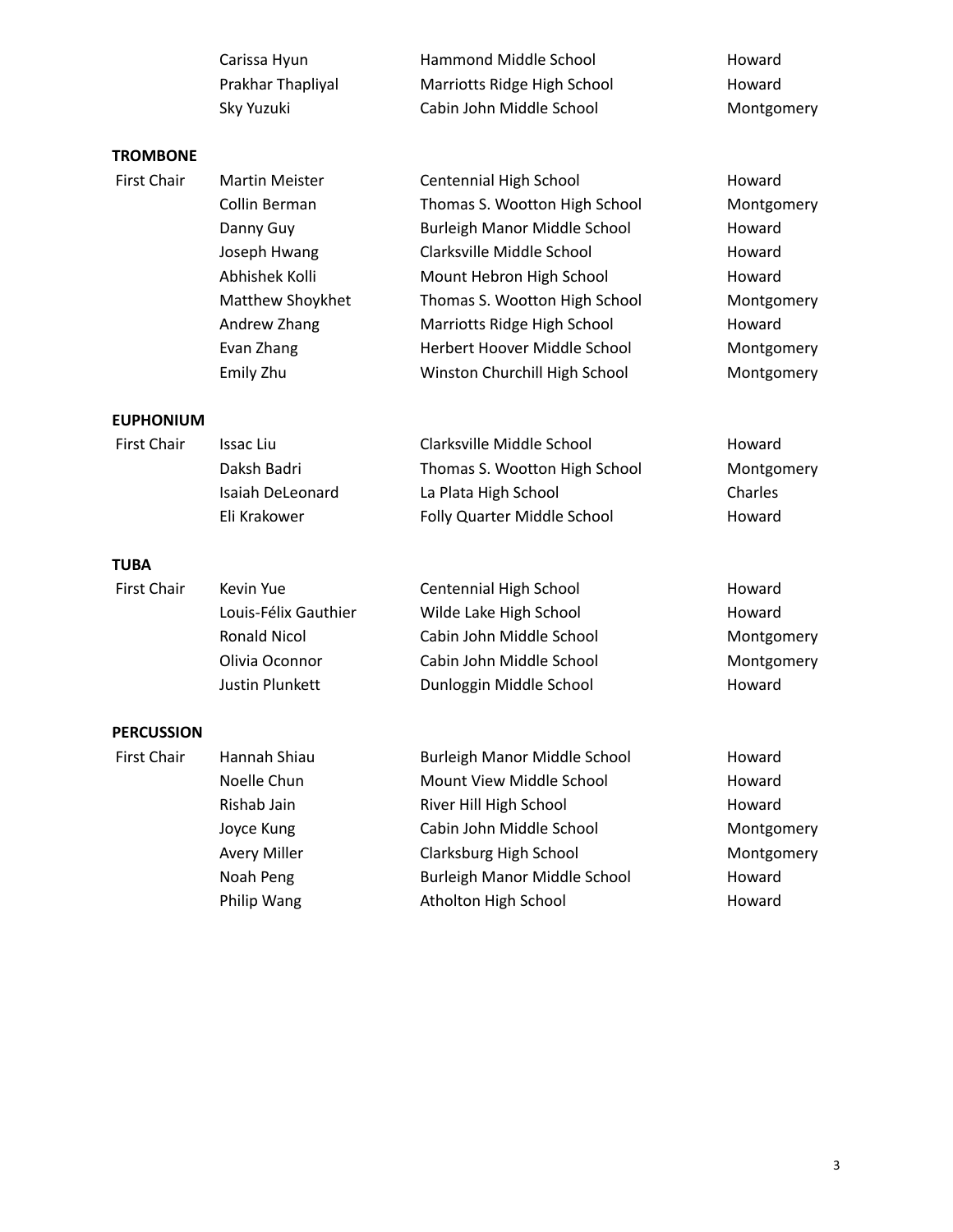

## **ALL STATE SENIOR BAND**

## **FLUTE**

| First Chair        | Isabella Tang          | Montgomery Blair High School  | Montgomery       |
|--------------------|------------------------|-------------------------------|------------------|
|                    | <b>Ellyse Davisson</b> | <b>Broadneck High School</b>  | Anne Arundel     |
|                    | Jarrod Ghatt           | DeMatha Catholic High School  | Private School   |
|                    | Carma Ghorab           | Thomas S. Wootton High School | Montgomery       |
|                    | Sommer Lang            | Winston Churchill High School | Montgomery       |
|                    | Yifan Li               | Poolesville High School       | Montgomery       |
|                    | Claire Shi             | Towson High School            | Baltimore        |
|                    | <b>Emily Wang</b>      | Winston Churchill High School | Montgomery       |
| <b>OBOE</b>        |                        |                               |                  |
| <b>First Chair</b> | Lauren Riley           | Montgomery Blair High School  | Montgomery       |
|                    | Ocarina Lin            | Glenelg High School           | Howard           |
| <b>Bb CLARINET</b> |                        |                               |                  |
| <b>First Chair</b> | Yiyun Li               | <b>Towson High School</b>     | <b>Baltimore</b> |
|                    | Joseph Ahn             | Winston Churchill High School | Montgomery       |
|                    | Sara Bock              | Thomas S. Wootton High School | Montgomery       |
|                    | Cadence Cheng          | Marriotts Ridge High School   | Howard           |
|                    | Jennifer Dennison      | Broadneck High School         | Anne Arundel     |
|                    | Junwoo Kim             | Winston Churchill High School | Montgomery       |
|                    | Jay Kline              | Centennial High School        | Howard           |
|                    | Isaac Lee              | Marriotts Ridge High School   | Howard           |
|                    | Julia Lee              | Marriotts Ridge High School   | Howard           |
|                    | Grace Morgan           | Liberty High School           | Carroll          |
|                    | Sean Park              | Hereford High School          | <b>Baltimore</b> |
|                    | Nate Peterson          | Liberty High School           | Carroll          |
|                    | Sofia Plastino         | Centennial High School        | Howard           |
|                    | Keyvar Smith-Herold    | DeMatha Catholic High School  | Private School   |
|                    | ViChi Tran             | River Hill High School        | Howard           |
|                    | Norah Vanderpool       | Glenelg High School           | Howard           |
|                    | Peter Winstel          | Clarksburg High School        | Montgomery       |
|                    | Kevin Wu               | Montgomery Blair High School  | Montgomery       |
|                    | Krystal Wu             | Centennial High School        | Howard           |
|                    | Sean Xie               | Montgomery Blair High School  | Montgomery       |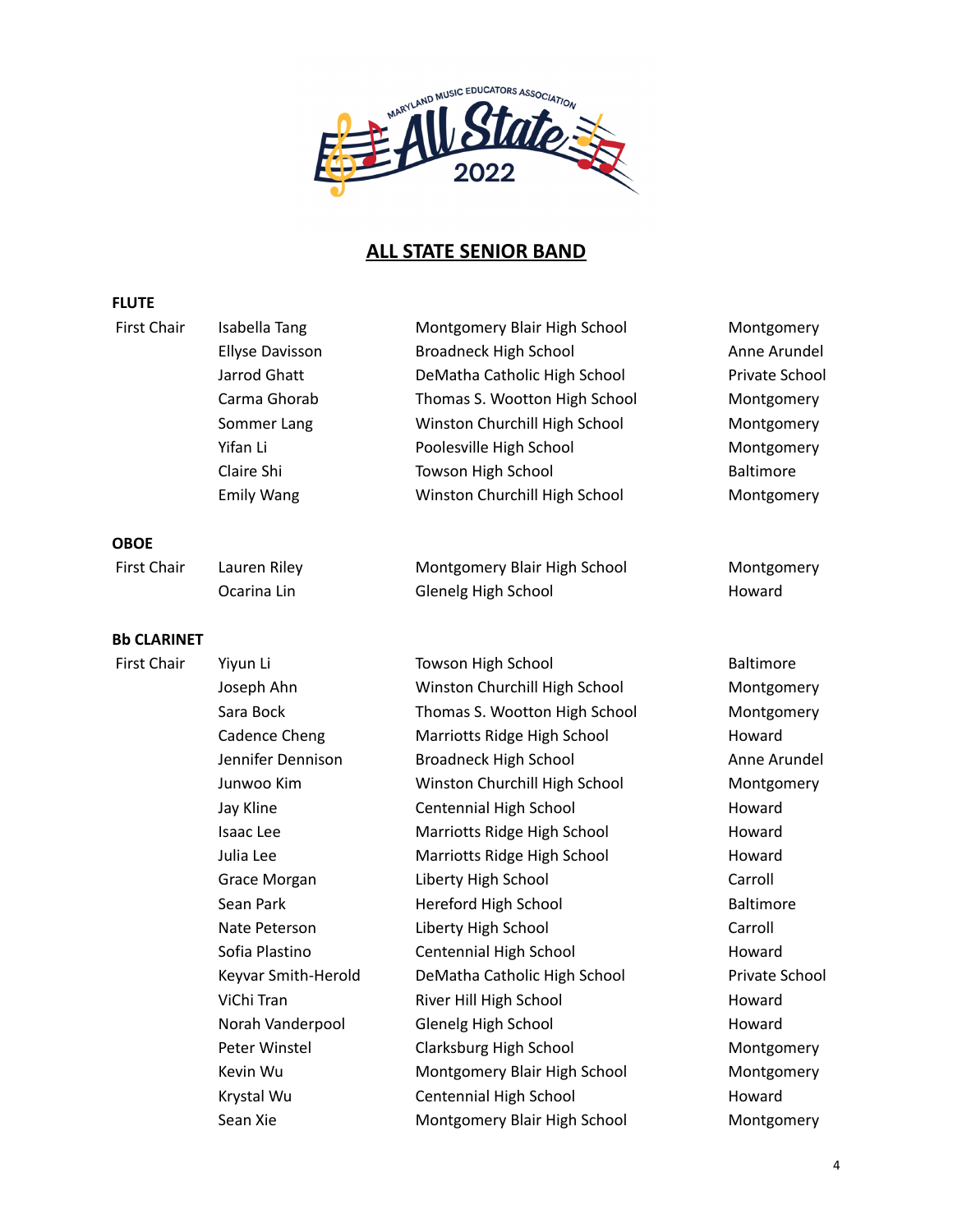|                           | Meilin Yuan                                                                                                                                                                                                    | Dulaney High School                                                                                                                                                                                                                                                                                                                                                         | <b>Baltimore</b>                                                                                                                                                           |
|---------------------------|----------------------------------------------------------------------------------------------------------------------------------------------------------------------------------------------------------------|-----------------------------------------------------------------------------------------------------------------------------------------------------------------------------------------------------------------------------------------------------------------------------------------------------------------------------------------------------------------------------|----------------------------------------------------------------------------------------------------------------------------------------------------------------------------|
| <b>BASS CLARINET</b>      |                                                                                                                                                                                                                |                                                                                                                                                                                                                                                                                                                                                                             |                                                                                                                                                                            |
| <b>First Chair</b>        | <b>Stacy Sun</b><br><b>Richard Hankerson III</b><br>Aaron Jung                                                                                                                                                 | Thomas S. Wootton High School<br>Washington Academy and High School<br>Marriotts Ridge High School                                                                                                                                                                                                                                                                          | Montgomery<br>Somerset<br>Howard                                                                                                                                           |
| <b>BASSOON</b>            |                                                                                                                                                                                                                |                                                                                                                                                                                                                                                                                                                                                                             |                                                                                                                                                                            |
| <b>First Chair</b>        | Ryan Guo<br>Collin Blackman                                                                                                                                                                                    | Eleanor Roosevelt High School<br>River Hill High School                                                                                                                                                                                                                                                                                                                     | Prince George's<br>Howard                                                                                                                                                  |
| <b>ALTO SAXOPHONE</b>     |                                                                                                                                                                                                                |                                                                                                                                                                                                                                                                                                                                                                             |                                                                                                                                                                            |
| <b>First Chair</b>        | Andrew Wang<br>Eddie He<br>Daniel Lee<br>Hari Maheswaran                                                                                                                                                       | Winston Churchill High School<br>River Hill High School<br>Thomas S. Wootton High School<br>Walt Whitman High School                                                                                                                                                                                                                                                        | Montgomery<br>Howard<br>Montgomery<br>Montgomery                                                                                                                           |
| <b>TENOR SAXOPHONE</b>    |                                                                                                                                                                                                                |                                                                                                                                                                                                                                                                                                                                                                             |                                                                                                                                                                            |
| <b>First Chair</b>        | Konnor Lee<br>Joshua Griffin                                                                                                                                                                                   | Winston Churchill High School<br>Suitland High School                                                                                                                                                                                                                                                                                                                       | Montgomery<br>Prince George's                                                                                                                                              |
| <b>BARITONE SAXOPHONE</b> |                                                                                                                                                                                                                |                                                                                                                                                                                                                                                                                                                                                                             |                                                                                                                                                                            |
| <b>First Chair</b>        | Varsha Kantheti                                                                                                                                                                                                | Howard High School                                                                                                                                                                                                                                                                                                                                                          | Howard                                                                                                                                                                     |
| <b>TRUMPET</b>            |                                                                                                                                                                                                                |                                                                                                                                                                                                                                                                                                                                                                             |                                                                                                                                                                            |
| <b>First Chair</b>        | Charles Norwood<br><b>Billy Allen</b><br>Amber Bowen-Longino<br>Ryan Chernoff<br>Sebastian Gieske<br>Andy Guo<br>Devin Jones<br>Naveen Ramamurthy<br>Tehya Shapiro<br>Parisa Tofigh<br>Alex Wu<br>Joshua Young | River Hill High School<br>Centennial High School<br>Stone Ridge School of the Sacred Heart<br>Winston Churchill High School<br>Calvert Hall College High School<br>Winston Churchill High School<br>DeMatha Catholic High School<br>Thomas S. Wootton High School<br>Towson High School<br>River Hill High School<br>River Hill High School<br>DeMatha Catholic High School | Howard<br>Howard<br>Private School<br>Montgomery<br>Private School<br>Montgomery<br>Private School<br>Montgomery<br><b>Baltimore</b><br>Howard<br>Howard<br>Private School |
| <b>FRENCH HORN</b>        |                                                                                                                                                                                                                |                                                                                                                                                                                                                                                                                                                                                                             |                                                                                                                                                                            |
| <b>First Chair</b>        | <b>Emily Liu</b><br>Austin Adaranijo<br>Kyle Bickel<br>Justin Blackman<br>Jocelyn Hao<br>Audrey Hasson<br>Natalie Min                                                                                          | Montgomery Blair High School<br>Atholton High School<br>DeMatha Catholic High School<br>River Hill High School<br>Montgomery Blair High School<br>Centennial High School<br>Thomas S. Wootton High School                                                                                                                                                                   | Montgomery<br>Howard<br>Private School<br>Howard<br>Montgomery<br>Howard<br>Montgomery<br>5                                                                                |